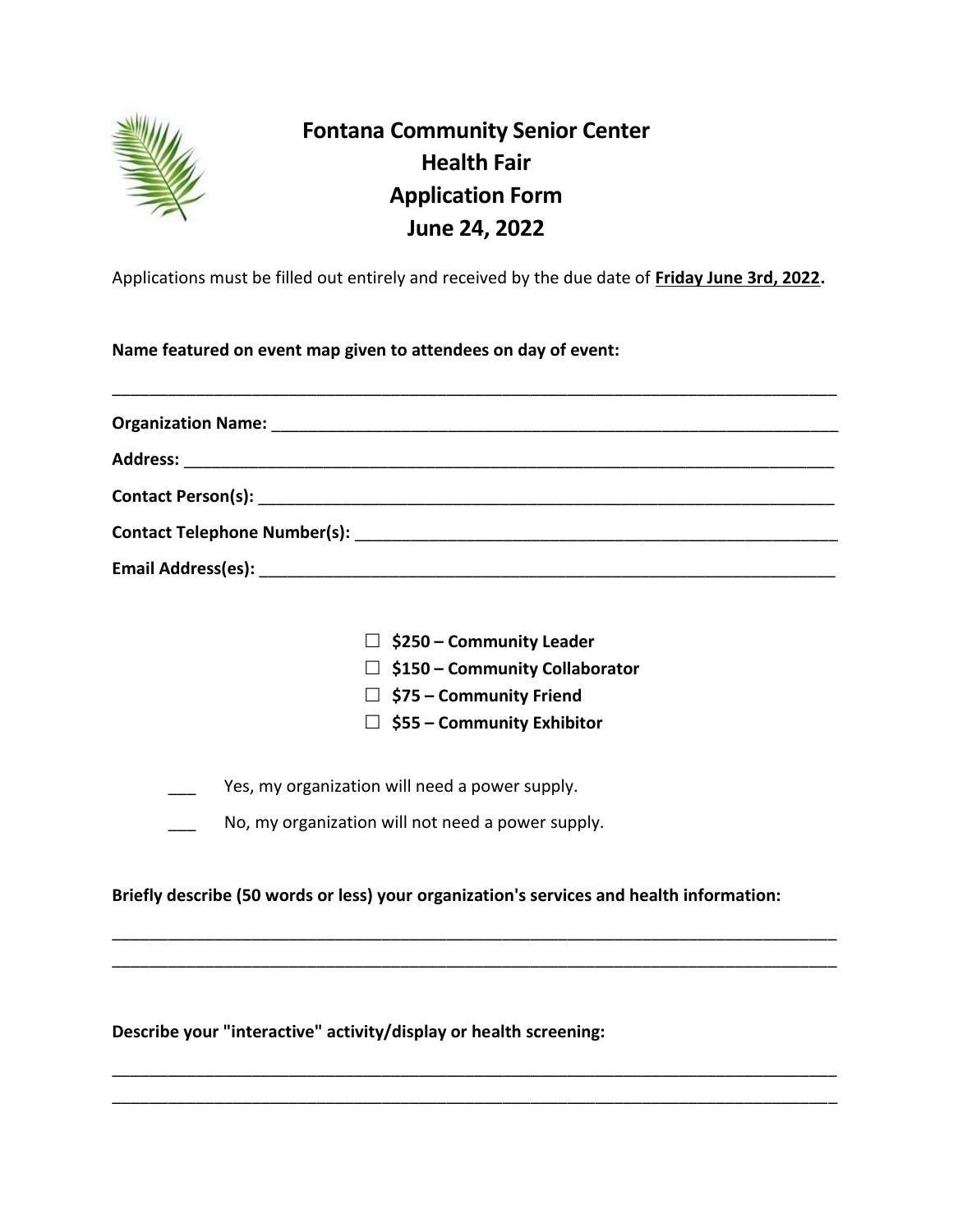**If you have selected the** *Community Leader* **Sponsorship level, what would you like displayed on your two slides? (Ex: description of services provided, contact information)**

\_\_\_\_\_\_\_\_\_\_\_\_\_\_\_\_\_\_\_\_\_\_\_\_\_\_\_\_\_\_\_\_\_\_\_\_\_\_\_\_\_\_\_\_\_\_\_\_\_\_\_\_\_\_\_\_\_\_\_\_\_\_\_\_\_\_\_\_\_\_\_\_\_\_\_\_\_\_ \_\_\_\_\_\_\_\_\_\_\_\_\_\_\_\_\_\_\_\_\_\_\_\_\_\_\_\_\_\_\_\_\_\_\_\_\_\_\_\_\_\_\_\_\_\_\_\_\_\_\_\_\_\_\_\_\_\_\_\_\_\_\_\_\_\_\_\_\_\_\_\_\_\_\_\_\_\_

\_\_\_\_\_\_\_\_\_\_\_\_\_\_\_\_\_\_\_\_\_\_\_\_\_\_\_\_\_\_\_\_\_\_\_\_\_\_\_\_\_\_\_\_\_\_\_\_\_\_\_\_\_\_\_\_\_\_\_\_\_\_\_\_\_\_\_\_\_\_\_\_\_\_\_\_\_\_ \_\_\_\_\_\_\_\_\_\_\_\_\_\_\_\_\_\_\_\_\_\_\_\_\_\_\_\_\_\_\_\_\_\_\_\_\_\_\_\_\_\_\_\_\_\_\_\_\_\_\_\_\_\_\_\_\_\_\_\_\_\_\_\_\_\_\_\_\_\_\_\_\_\_\_\_\_\_

**Slide 1:**

**Slide 2**:

**Please return completed application by June 3, 2022 to:**

## **Fontana Community Senior Center**

### **Resource Department**

**Contact: Herlinda Sanchez**

**Via Email: [HSanchez@fontana.org](mailto:HSanchez@fontana.org)**

**Phone: (909) 854-5183**